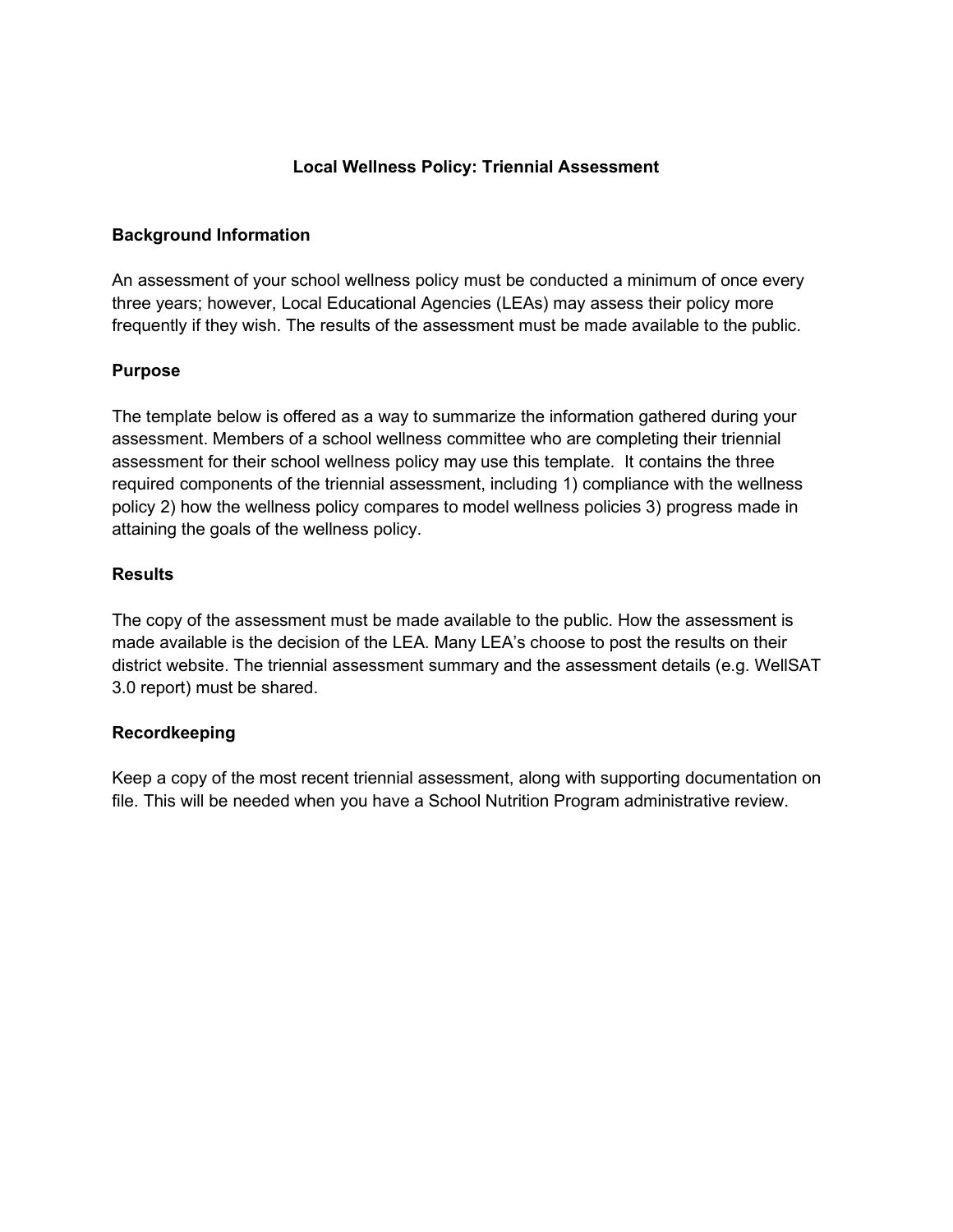# Local Wellness Policy: Triennial Assessment Summary

## Section 1: General Information

School(s) included in the assessment: Eden Prairie Schools Month and year of current assessment: April 2021 Date of last Local Wellness Policy revision: November 25, 2019 Website address for the wellness policy and/or information on how the public can access a copy: https://resources.finalsite.net/images/v1580239195/edenprorg/h2tpm5ytffxcoip7lc9v/District-Policy-533-Wellness.pdf

### Section 2: Wellness Committee Information

How many times per year does your school wellness committee meet? 4-5

#### Designated School Wellness Leader

| Name               | Job Title                                                | <b>Email Address</b>     |
|--------------------|----------------------------------------------------------|--------------------------|
| Jason Mutzenberger | <b>Executive Director of Business</b><br><b>Services</b> | jmutzenberger@edenpr.org |

#### School Wellness Committee Members (at the time of the Assessment)

| Name                   | <b>Job Title</b>                   | <b>Email Address</b> |
|------------------------|------------------------------------|----------------------|
| <b>Kristin Treptow</b> | <b>Child Nutrition Coordinator</b> | ktreptow@edenpr.org  |
| Roxann Roushar         | <b>Director of Child Nutrition</b> | rroushar@edenpr.org  |
| Hernan Moncado         | <b>EHSI Principal</b>              |                      |
| Amanda Nagy            | Hennepin County Health Specialist  |                      |
| Amy Antilla            | <b>Health Services</b>             |                      |
| <b>Chuck Knuth</b>     | <b>Community Member</b>            |                      |
| <b>Emily Colaizy</b>   | <b>Community Member</b>            |                      |
| Erin Gunelson          | <b>Community Member</b>            |                      |
| Jenn Krajacic          | <b>Community Member</b>            |                      |
| Mary Cryer             | <b>Health Services</b>             |                      |
| Norah Bracke           | <b>Student</b>                     |                      |
| <b>Summer Beecher</b>  | <b>Community Member</b>            |                      |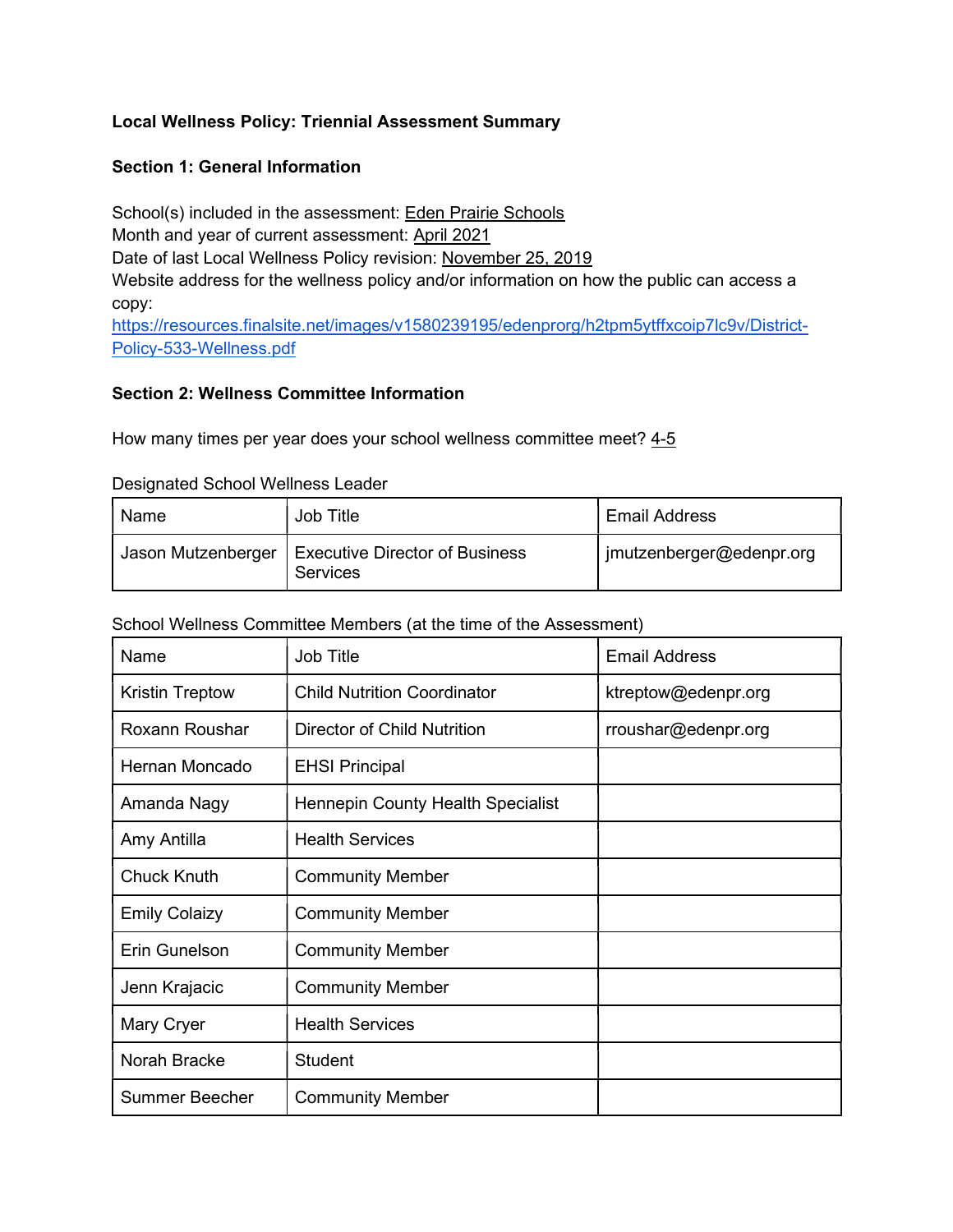# Section 3. Comparison to Model School Wellness Policies

Complete the WellSAT3.0 assessment tool and keep a copy of the results on file for at least three full school years plus the current year, as it will be reviewed during the next administrative review of your school nutrition program.

Indicate model policy language used for comparison:

- Alliance for a Healthier Generation: Model Policy
- $X$  WellSAT 3.0 example policy language

Other (please specify):

#### Describe how your wellness policy compares to model wellness policies.

2019 WELL SAT 3.0 Score Comprehensive 54 Strength 17



Version: 3.0

**Policy Name: Assessment 2019** 

Strength: Our policy contains goals about nutrition education to promote student wellness and incorporates nutrition education into other areas beyond health education.

Opportunity: Based on the WellSat score, we plan to enhance language regarding the physical education curriculum. The PE curriculum will be assessed by the District within the next year.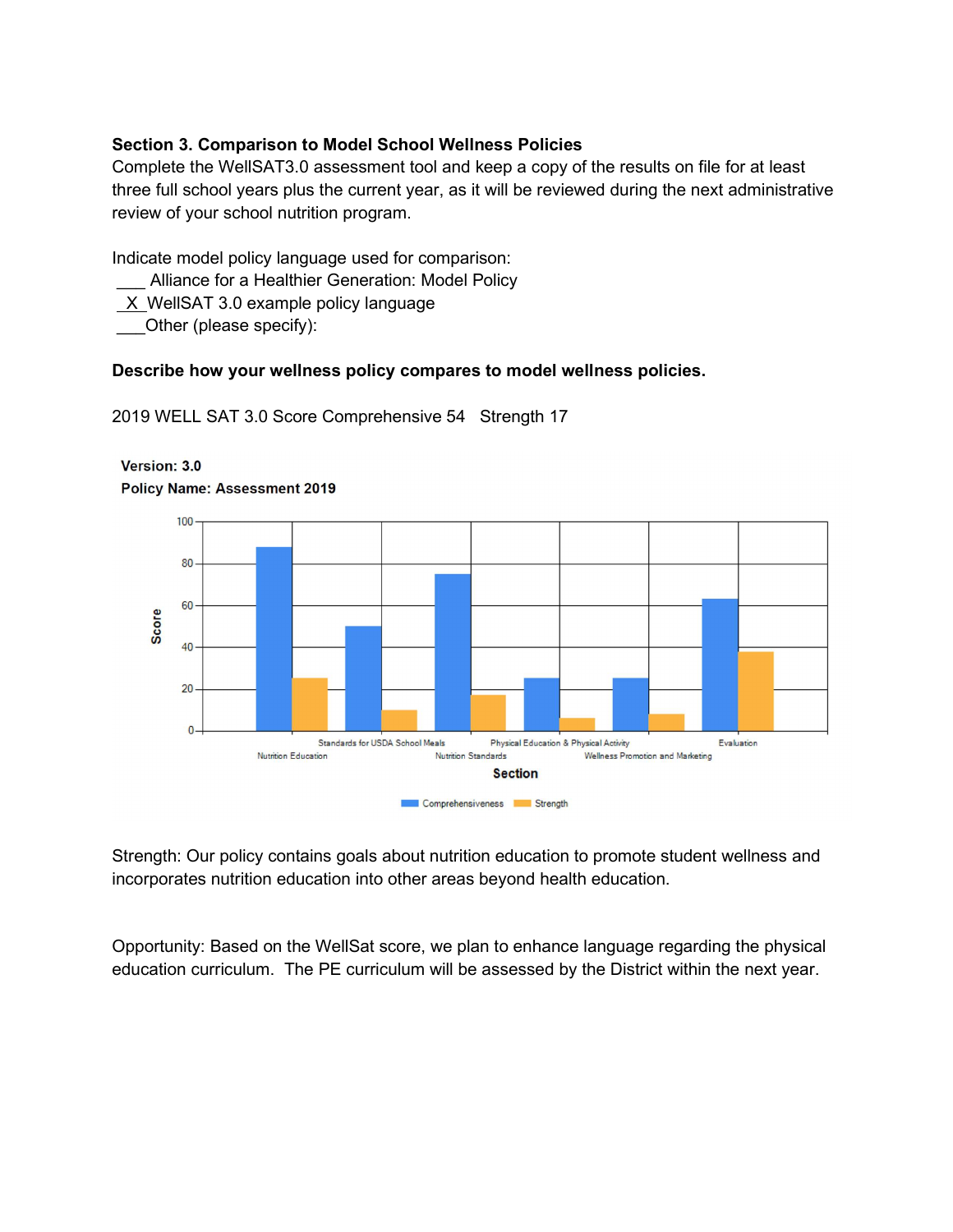# Section 4. Compliance with the Wellness Policy and Progress towards Goals

At a minimum, local wellness policies are required to include:

• Specific goals for:

o Nutrition promotion and education

- o Physical activity
- o Other school based activities that promote student wellness.

• Standards and nutrition guidelines for all foods and beverages sold to students on the school campus during the school day that are consistent with Federal regulations for school meal nutrition standards, and the Smart Snacks in School nutrition standards.

• Standards for all foods and beverages provided, but not sold, to students during the school day (e.g., in classroom parties, classroom snacks brought by parents, or other foods given as incentives).

• Policies for food and beverage marketing that allow marketing and advertising of only those foods and beverages that meet the Smart Snacks in School nutrition standards.

• Description of public involvement, public updates, policy leadership, and evaluation plan.

Using the tables below, indicate the language that is currently written in the district local wellness policy in relation to each topic area. Next, assess and discuss whether the district is meeting the goal, partially meeting the goal, or not meeting the goal. Finally, indicate the progress made for each goal and next steps that have been identified.

| Nutrition Promotion and<br>Education Goal (s)                                                                                                                                                                                                                          | Meeting<br>Goal | Partially<br>Meeting<br>Goal | Not<br>Meeting<br>Goal | Describe progress and next<br>steps                                                                                                                                                                                                                                                                                                                                                                                                                                                                                                            |
|------------------------------------------------------------------------------------------------------------------------------------------------------------------------------------------------------------------------------------------------------------------------|-----------------|------------------------------|------------------------|------------------------------------------------------------------------------------------------------------------------------------------------------------------------------------------------------------------------------------------------------------------------------------------------------------------------------------------------------------------------------------------------------------------------------------------------------------------------------------------------------------------------------------------------|
| The school district will<br>encourage all students<br>to make age<br>appropriate, healthy<br>selections of foods and<br>beverages.<br>Overall we encourage<br>healthy selections.<br>(NE) on WellSAT<br>document<br>Comprehensiveness<br>score 88<br>Strength Score 25 | X               |                              |                        | 1. Add a section in policy<br>regarding Farm to School<br>(FTS) products we are<br>promoting. We provide fresh<br>salads and homemade soups<br>and sauces at all sites.<br>2. We place monthly<br>promotional signs and posters<br>at the serving lines and in the<br>cafeterias. We plan to<br>continue to make our FTS<br>promotions more prevalent on<br>our web page.<br>3. We purchase local<br>products for our meal<br>programs. Local products are<br>indicated on our menus in our<br>nutrition software by using a<br>MN local icon. |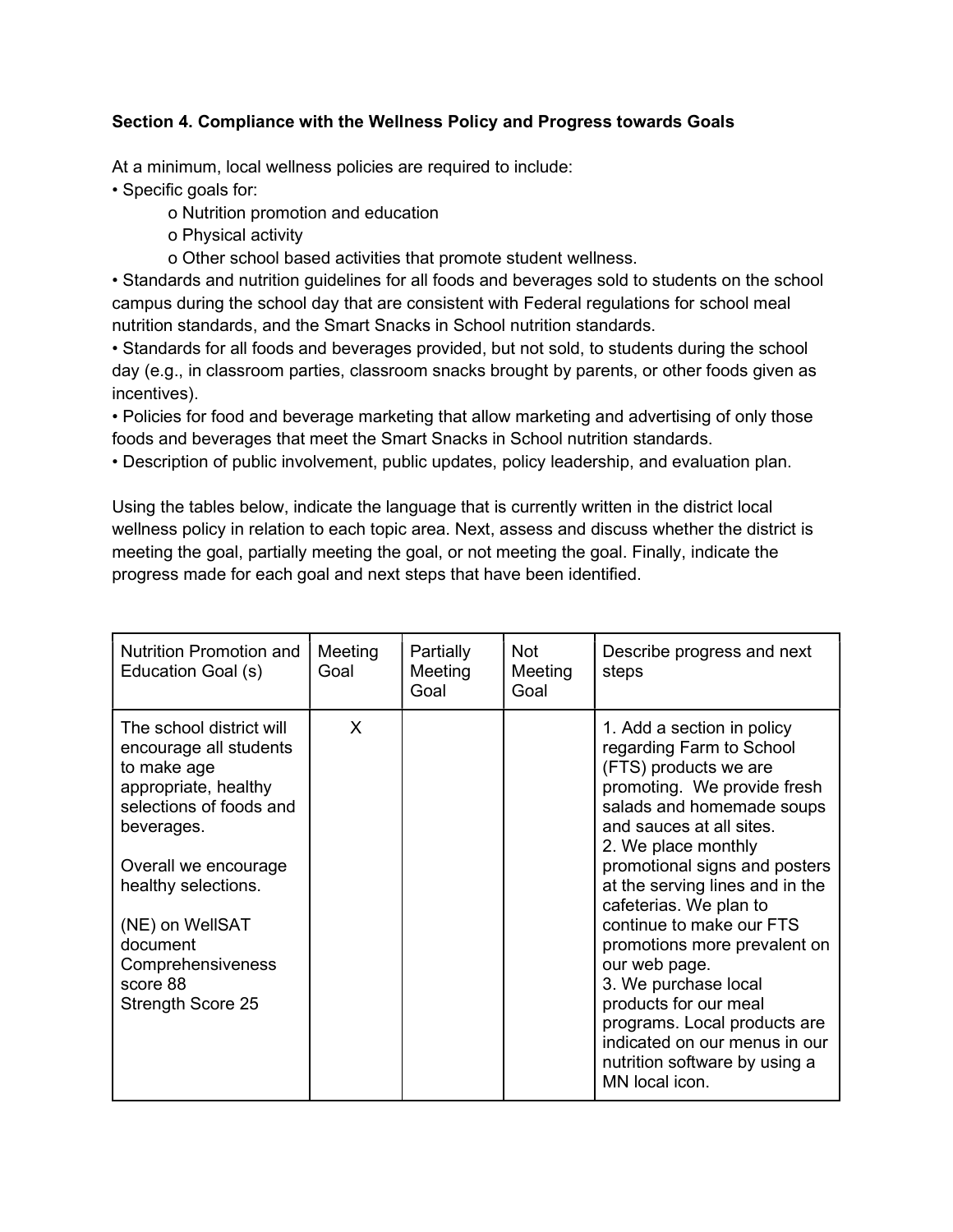|  |  | 4. We were awarded the 2021<br><b>AGRI Farm to School Full</b><br>Tray Grant where we will buy<br>local agricultural products that<br>we will promote on our menu<br>for the coming year. |
|--|--|-------------------------------------------------------------------------------------------------------------------------------------------------------------------------------------------|
|  |  | The nutrition department<br>meets with the Careers class<br>1. We teach about the job<br>market<br>2. Nutrition standard<br>requirements<br>3. Menu planning                              |

| <b>Physical Activity Goal</b><br>(s)                                                                                                                                                                        | Meeting<br>Goal | Partially<br>Meeting<br>Goal | <b>Not</b><br>Meeting<br>Goal | Describe progress and next<br>steps                                                                                                                                                                                                                                                                                                                                                            |
|-------------------------------------------------------------------------------------------------------------------------------------------------------------------------------------------------------------|-----------------|------------------------------|-------------------------------|------------------------------------------------------------------------------------------------------------------------------------------------------------------------------------------------------------------------------------------------------------------------------------------------------------------------------------------------------------------------------------------------|
| Classroom teachers<br>will provide short<br>physical activity breaks<br>between lessons or<br>classes, as<br>appropriate.<br>(PEP) on WellSat<br>document<br><b>Comprehensive Score</b><br>25<br>Strength 6 | X               |                              |                               | In 2019-2020, 25 elementary<br>school staff and six social<br>workers completed yoga calm<br>training and certification.<br>Elementary school social<br>workers team taught with<br>classroom teachers to<br>implement mindful movement<br>within the classroom setting<br>The Wellness Committee<br>completed a Mindful<br>Movement summary<br>document to share with the<br>school community |
|                                                                                                                                                                                                             |                 |                              |                               |                                                                                                                                                                                                                                                                                                                                                                                                |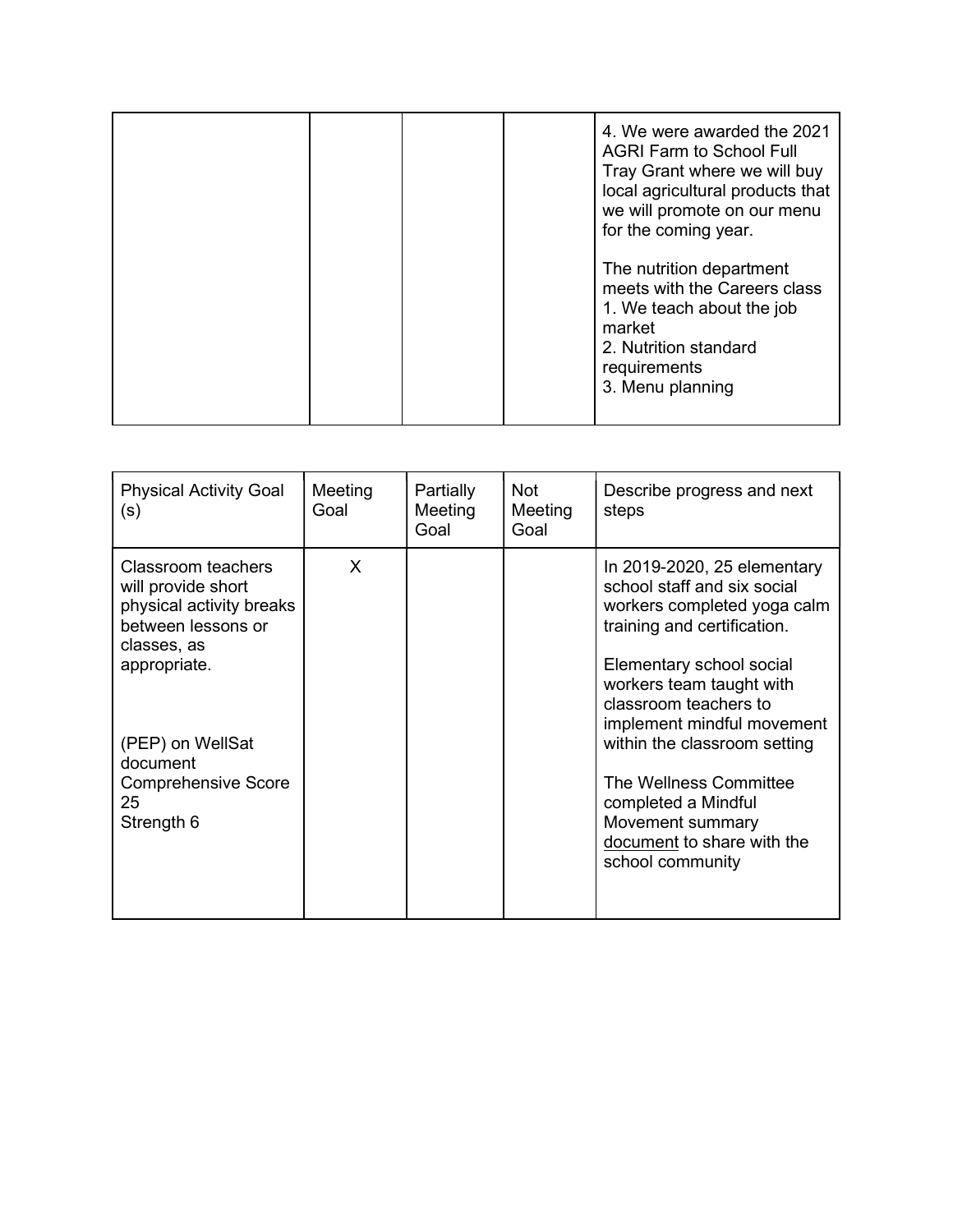| School-based activities<br>to promote student<br>wellness goal(s)                                                                                                                                                                                                                                                          | Meeting<br>Goal | Partially<br>Meeting<br>Goal | <b>Not</b><br>Meeting<br>Goal | Describe progress and next<br>steps                                                                                                                                                                                                                                                                                                                                                                                                                                                                                                                                                                                   |
|----------------------------------------------------------------------------------------------------------------------------------------------------------------------------------------------------------------------------------------------------------------------------------------------------------------------------|-----------------|------------------------------|-------------------------------|-----------------------------------------------------------------------------------------------------------------------------------------------------------------------------------------------------------------------------------------------------------------------------------------------------------------------------------------------------------------------------------------------------------------------------------------------------------------------------------------------------------------------------------------------------------------------------------------------------------------------|
| The District will<br>provide information<br>about school-based<br>physical activity<br>options and support<br>parent's efforts to<br>provide their children<br>with opportunities to<br>be physically active<br>outside of school.<br>(SM on WellSat<br>document)<br><b>Comprehensive Score</b><br>50<br>Strength Score 10 |                 | X                            |                               | The Wellness Committee<br>created and shared a<br>document on Mindful<br>movement exercises and<br>shared with the entire school<br>community (staff, students,<br>parents) through the District<br>website.<br>The District is also in the<br>process of creating walking<br>paths around three school<br>sites (Eden Lake Elementary,<br><b>Forest Hills Elementary and</b><br>Central Middle School). Maps<br>will be created showcasing<br>the walking paths and shared<br>on the district website for<br>teachers to utilize during the<br>school day and<br>parents/students to access<br>after the school day. |

| Nutrition guidelines for<br>all foods and<br>beverages for sale on<br>the school campus<br>(i.e. school meals and<br>smart snacks)                                             | Meeting<br>Goal | Partially<br>Meeting<br>Goal | <b>Not</b><br>Meeting<br>Goal | Describe progress and next<br>steps                                                                                                                                                                 |
|--------------------------------------------------------------------------------------------------------------------------------------------------------------------------------|-----------------|------------------------------|-------------------------------|-----------------------------------------------------------------------------------------------------------------------------------------------------------------------------------------------------|
| The child nutrition<br>department enters the<br>Classroom and<br>engages through the<br>entrepreneur classes<br>and creates a dialogue<br>with students<br>regarding wellness. | X               |                              |                               | The nutrition department<br>engages with students in the<br>entrepreneur classes.<br>1. We teach about nutrition<br>standards allowed in schools<br>(smart snacks)<br>2. We teach about food safety |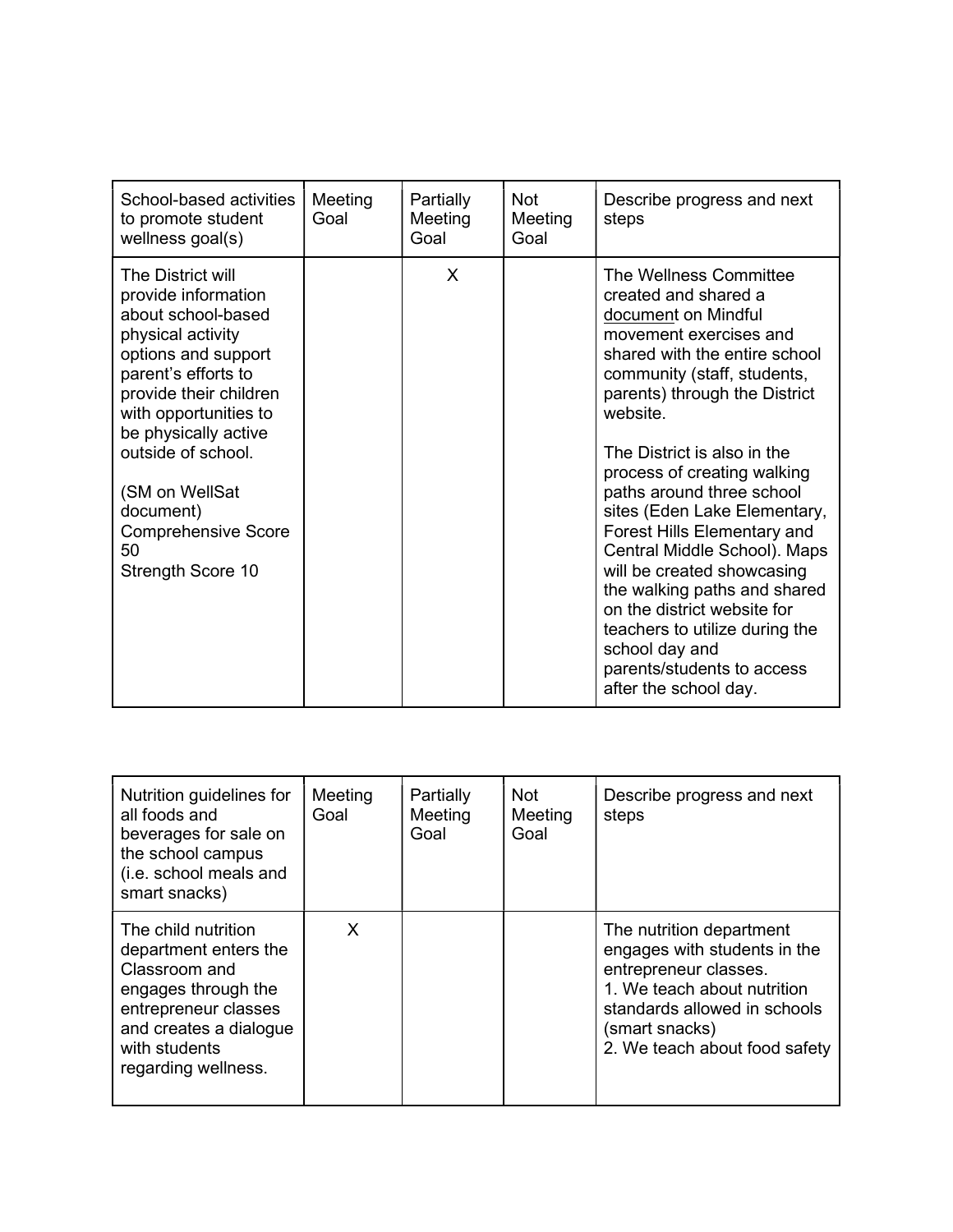| (NS) on WellSat<br>document<br><b>Comprehensiveness</b><br>-75<br>Strength 17 |  |  |  |
|-------------------------------------------------------------------------------|--|--|--|
|-------------------------------------------------------------------------------|--|--|--|

| Guidelines for other<br>foods and beverages<br>available on the school<br>campus, but not sold                                                                                       | Meeting<br>Goal | Partially<br>Meeting<br>Goal | <b>Not</b><br>Meeting<br>Goal | Describe progress and next<br>steps                                                                                                                                                                                                                                                                                                                                                                                                                                                                                                                                                                                              |
|--------------------------------------------------------------------------------------------------------------------------------------------------------------------------------------|-----------------|------------------------------|-------------------------------|----------------------------------------------------------------------------------------------------------------------------------------------------------------------------------------------------------------------------------------------------------------------------------------------------------------------------------------------------------------------------------------------------------------------------------------------------------------------------------------------------------------------------------------------------------------------------------------------------------------------------------|
| Student wellness is a<br>consideration for<br>celebration, classroom<br>snacks, rewards and<br>fundraising.<br>(NS) on WellSat<br>Document<br>Comprehensiveness<br>75<br>Strength 17 | X               |                              |                               | New since assessment:<br>The district has created a<br>document and is posted on<br>the wellness tab called<br><b>Wellness Nutrition Summary.</b><br>It addresses:<br>1. Smart snack criteria<br>2. Celebrations<br>3. Choosing non food<br>recognition<br>4. Choosing non food school<br>day fundraising ideas.<br>located:<br>https://www.edenpr.org/experi<br>ence/departments/child-<br>nutrition<br>This document has been<br>shared at Sites.<br>In 2019/2020, school<br>champions were implemented<br>at each elementary site to<br>provide resources to<br>classroom teachers on<br>nonfood rewards and<br>celebrations. |